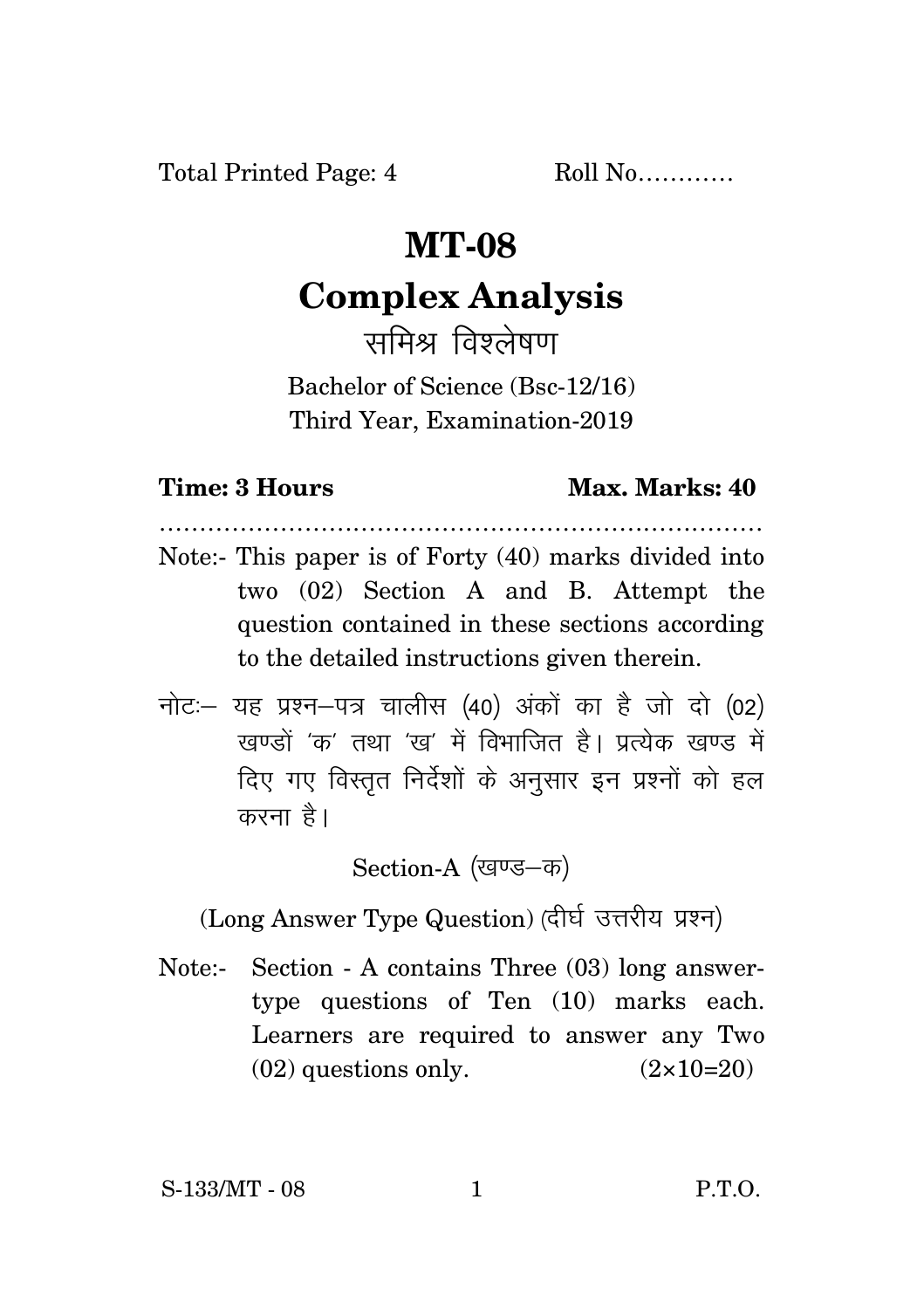- **नोट**: खण्ड 'क' में तीन (03) दीर्घ उत्तरीय प्रश्न दिये गये हैं। प्रत्येक प्रश्न के लिए दस (10) अंक निर्धारित हैं। शिक्षार्थियों को इनमें से केवल दो (02) प्रश्नों के उत्तर देने हैं।
- 1. Show that  $\left| \frac{z-1}{z+1} \right|$  $\left|\frac{z-1}{z+1}\right|$  = constant and amp $\left(\frac{z-1}{z+1}\right)$  $\frac{z-1}{z+1}$ = constant are two orthogonal circles. सिद्ध कीजिए कि  $\frac{|z-1|}{|z+1|}$  $\left|\frac{z-1}{z+1}\right|$  = अचर तथा कोणांक  $\left(\frac{z-1}{z-1}\right)$  $\left(\frac{z-1}{z+1}\right)$ अचर, दो लम्ब कोणीय वृत्त है।
- 2. State and prove Heine Borel theorem. हेन बोरेल प्रमेय का कथन लिखिए तथा सिद्ध कीजिए।
- 3. State and prove Cauchy's integral formula. कोशी समाकलन सत्र का कथन लिखिए स्व सिद्ध कीजिए ।

Section-B (खण्ड-ख)

(Short Answer Type Question) (लघु उत्तरीय प्रश्न)

Note:- Section-B contains six (06) short answer type questions of five (05) marks each. Learners are required to answer any four (04) questions only.  $(5 \times 4=20)$ 

S-133/MT - 08 2 P.T.O.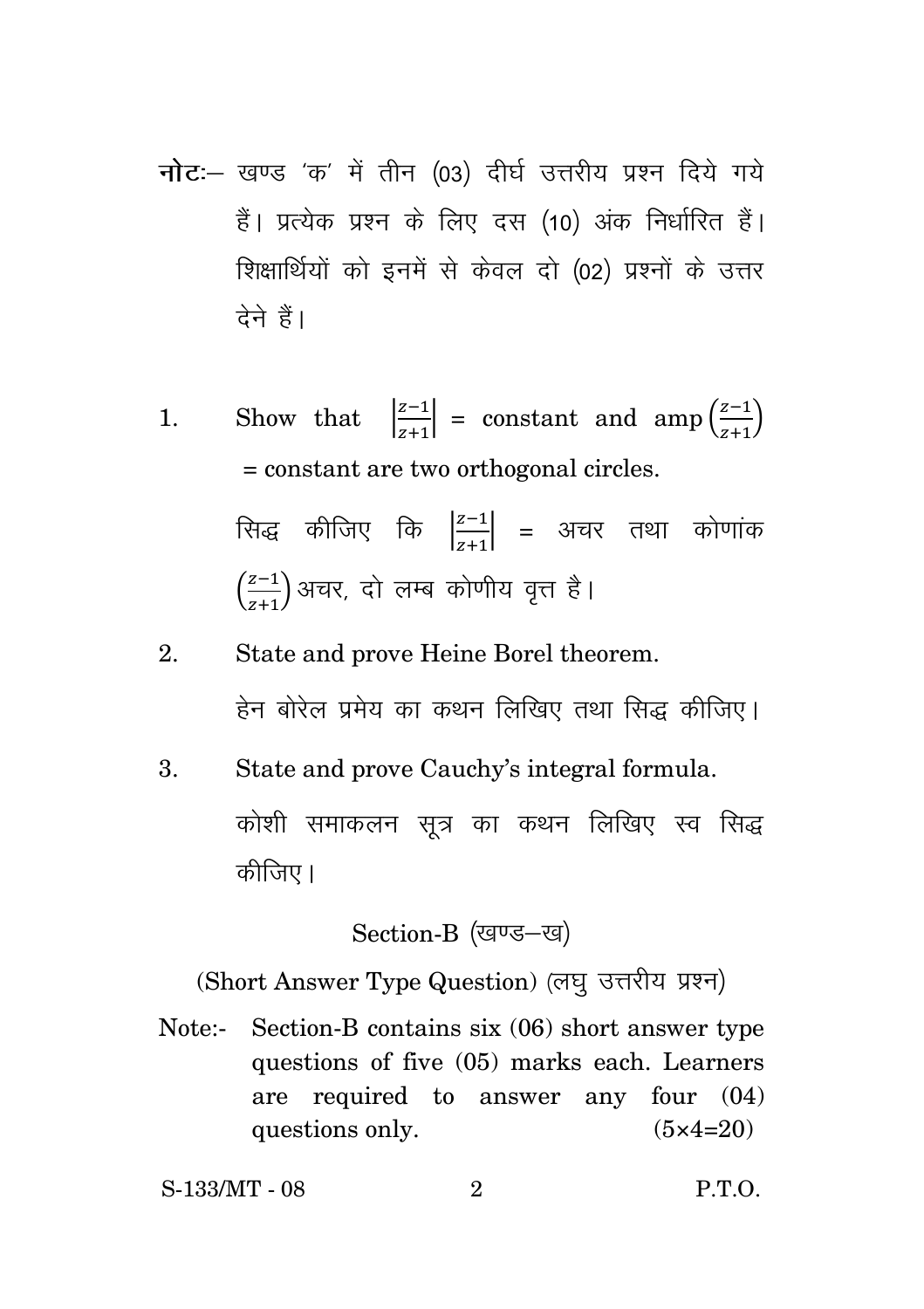नोट :- खण्ड 'ख' में छः (06) लघु उत्तरीय प्रश्न दिये गये हैं। प्रत्येक प्रश्न के लिए पाँच (05) अंक निर्धारित हैं। शिक्षार्थियों को इनमें से केवल चार (04) प्रश्नों के उत्तर देने हैं।

1. Find amplitude of 
$$
\frac{3+2i}{3-2i}
$$
  
 $\frac{3+2i}{3-2i}$   $\overline{p}$   $\overline{p}$   $\overline{p}$   $\overline{p}$   $\overline{p}$   $\overline{p}$   $\overline{p}$   $\overline{p}$   $\overline{p}$   $\overline{p}$   $\overline{p}$   $\overline{p}$   $\overline{p}$   $\overline{p}$   $\overline{p}$   $\overline{p}$   $\overline{p}$   $\overline{p}$   $\overline{p}$   $\overline{p}$   $\overline{p}$   $\overline{p}$   $\overline{p}$   $\overline{p}$   $\overline{p}$   $\overline{p}$   $\overline{p}$   $\overline{p}$   $\overline{p}$   $\overline{p}$   $\overline{p}$   $\overline{p}$   $\overline{p}$   $\overline{p}$   $\overline{p}$   $\overline{p}$   $\overline{p}$   $\overline{p}$   $\overline{p}$   $\overline{p}$   $\overline{p}$   $\overline{p}$   $\overline{p}$   $\overline{p}$   $\overline{p}$   $\overline{p}$   $\overline{p}$   $\overline{p}$   $\overline{p}$   $\overline{p}$   $\overline{p}$   $\overline{p}$   $\overline{p}$   $\overline{p}$   $\overline{p}$   $\overline{p}$   $\overline{p}$   $\overline{p}$   $\overline{p}$   $\overline{p}$   $\overline{p}$   $\overline{p}$   $\overline{p}$   $\overline{p}$   $\overline{p}$   $\overline{p}$   $\overline{p}$   $\overline{p}$   $\overline{p}$   $\overline{p}$   $\overline{p}$   $\overline{p}$   $\overline$ 

2. Show that 
$$
f(z) = \bar{z}
$$
 is not differentiable at any point.

\n  $\text{Rig} = \frac{1}{\sqrt{2\pi}} \int_{0}^{z} f(z) \, dz$ 

\n  $\text{Rig} = \frac{1}{\sqrt{2\pi}} \int_{0}^{z} f(z) \, dz$ 

\n  $\text{Slow that } u = x^3 - 3xv^2$  is a harmonic function.

3. Show that 
$$
u = x^3 - 3xy^2
$$
 is a harmonic function.  
सिद्ध कीजिए  $u = x^3 - 3xy^2$  एक प्रंसवादी फलन है।

Find the radius of convergence of the power  $\overline{4}$ . series.

$$
\sum (\log n)^n z^n
$$

घात श्रेणी  $\sum (\log n)^n z^n$  की अभिसरण त्रिज्या ज्ञात कीजिए।